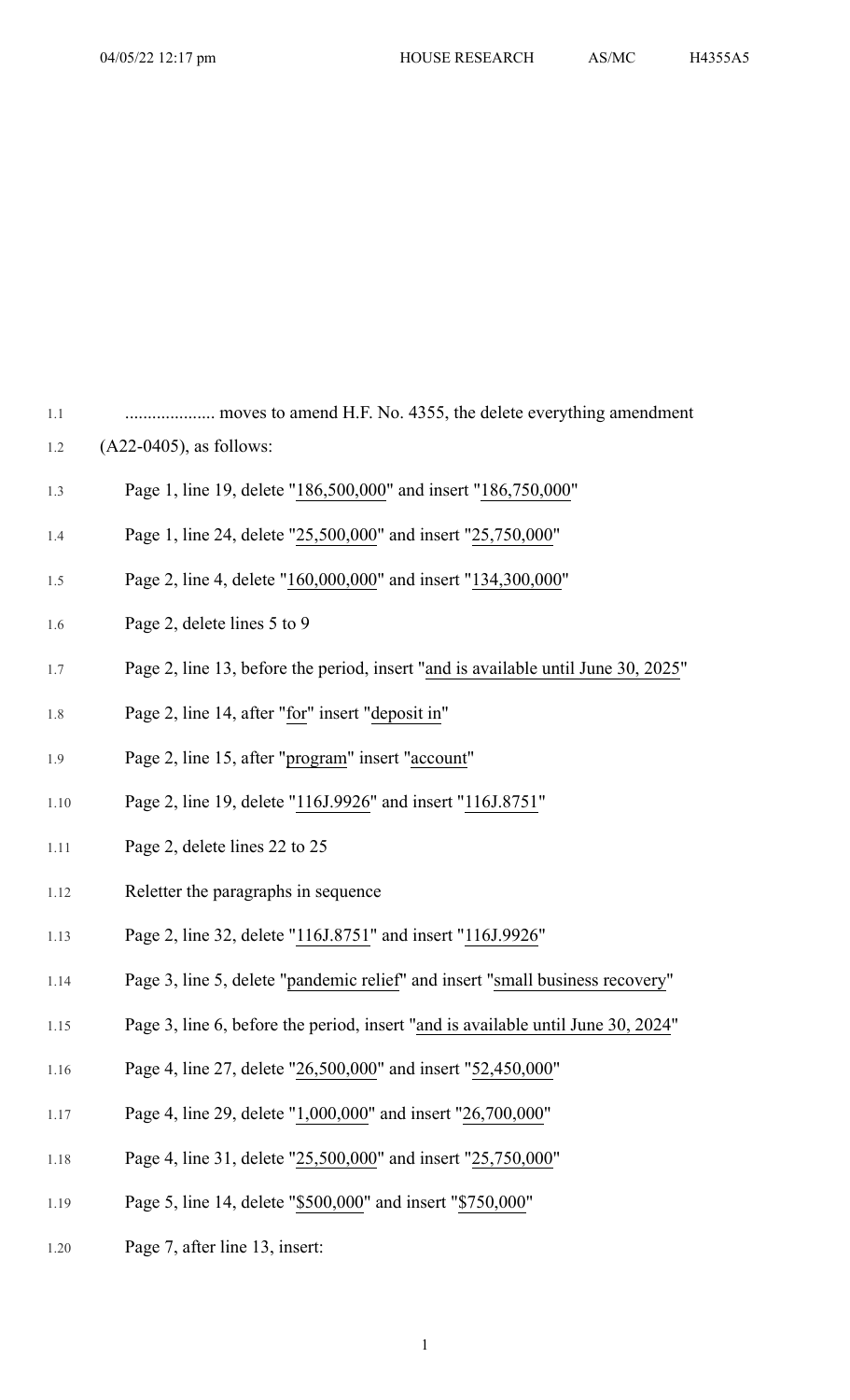- 2.1 "(e) \$470,000 in fiscal year 2023 is for
- 2.2 activities associated with the office for new
- 2.3 Americans in Minnesota Statutes, section
- 2.4 116J.4231. Beginning in fiscal year 2024, the
- 2.5 base amount is \$500,000.
- 2.6 (f) \$25,230,000 in fiscal year 2023 is for the
- 2.7 targeted community capital project grant
- 2.8 program under Minnesota Statutes, section
- 2.9 116J.9924. This is a onetime appropriation."
- 2.10 Page 12, line 16, strike "116J.575" and insert "116J.571"
- 2.11 Page 12, line 17, before "In" insert "This appropriation is available until spent."
- 2.12 Page 13, line 2, before the period, insert "and state funds may be used for 100 percent
- 2.13 of the cost of such projects"
- 2.14 Page 22, line 32, before the period, insert "in compliance with state record retention 2.15 requirements"
- 2.16 Page 23, delete section 5 and insert:

2.17 "Sec. 5. Minnesota Statutes 2021 Supplement, section 116J.8749, is amended to read:

## 2.18 **116J.8749 MAIN STREET ECONOMIC REVITALIZATION PROGRAM.**

2.19 Subdivision 1. **Definitions.** (a) For the purposes of thissection, the following terms have 2.20 the meanings given.

- 2.21 (b) "Borrower" means an eligible recipient receiving a loan guaranteed or capitalized 2.22 under this section.
- 2.23 (c) "Capitalized loan" means a loan for which the state provides up to 20 percent of the 2.24 loan funding with the state funds payment subordinate in the event of default.
- 2.25  $\left(\mathbf{e}\right)$  (d) "Commissioner" means the commissioner of employment and economic 2.26 development.
- 2.27  $(d)$  (e) "Eligible project" means the development, redevelopment, demolition, site 2.28 preparation, predesign, design, engineering, repair, or renovation of real property or capital 2.29 improvements. Eligible projects must be designed to address the greatest economic 2.30 development and redevelopment needs that have arisen in the community surrounding that 2.31 real property since March 15, 2020. Eligible project includes but is not limited to the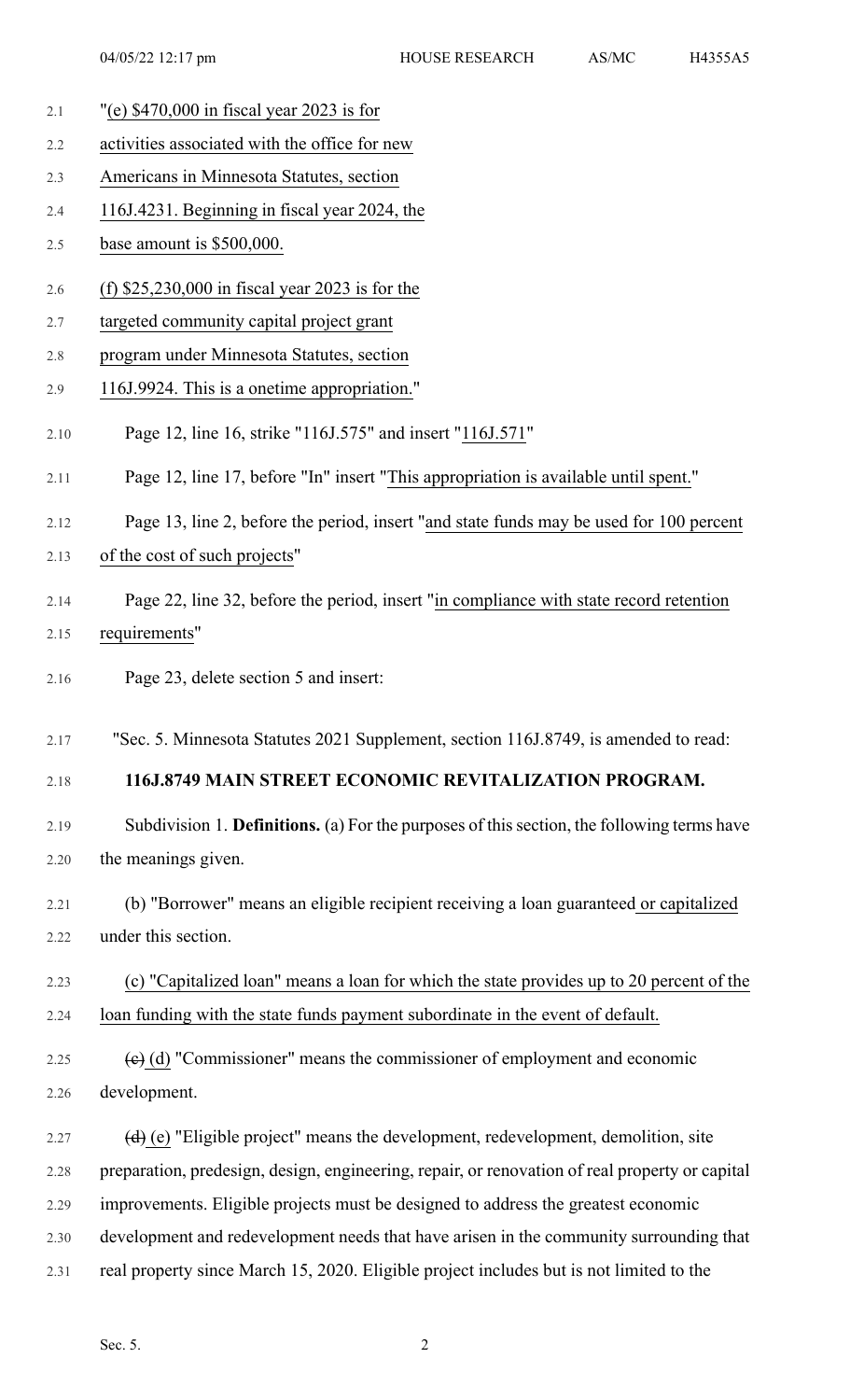- 3.2 street-scaping. Eligible project does not include the purchase of real estate or business
- 3.3 operations or business operating expenses, such as inventory, wages, or working capital.
- 3.4  $(e)$  (f) "Eligible recipient" means a:
- 3.5 (1) business;
- 3.6 (2) nonprofit organization; or
- 3.7 (3) developer
- 3.8 that is seeking funding to complete an eligible project. Eligible recipient does not include 3.9 a partner organization or a local unit of government.
- 3.10  $(f)(g)$  "Guaranteed loan" means a loan guaranteed by the state for 80 percent of the loan 3.11 amount for a maximum period of 15 years from the origination of the loan.
- 3.12  $(g)$  (h) "Leveraged grant" means a grant that is matched by the eligible recipient's
- 3.13 commitment to the eligible project of nonstate funds at a level of 200 percent of the grant
- 3.14 amount. The nonstate match may include but is not limited to funds contributed by a partner 3.15 organization and insurance proceeds.
- 3.16  $\left(\frac{h}{v}\right)$  "Loan guarantee trust fund" means a dedicated account established under this 3.17 section for the purpose of compensation for defaulted loan guarantees.
- 3.18 (j) "Low-income area" means a census tract that has a poverty rate of at least 20 percent 3.19 as reported in the most recently completed decennial census published by the United States 3.20 Bureau of the Census.
- 3.21  $\qquad \qquad (i)$  (k) "Partner organizations" or "partners" means:
- 3.22 (1) foundations engaged in economic development;
- 3.23 (2) community development financial institutions; and
- 3.24 (3) community development corporations.
- $3.25$  (i) (l) "Program" means the Main Street Economic Revitalization Program under this 3.26 section.
- 3.27  $(k)$  (m) "Subordinated loan" means a loan secured by a lien that is lower in priority than 3.28 one or more specified other liens.
- 3.29 Subd. 2. **Establishment.** The commissioner shall establish the Main Street Economic
- 3.30 Revitalization Program to make grants to partner organizations to fund leveraged grants,
- 3.31 capitalized loans, and guaranteed loans to specific named eligible recipients for eligible
	- Sec. 5.  $\hspace{3.5cm}3$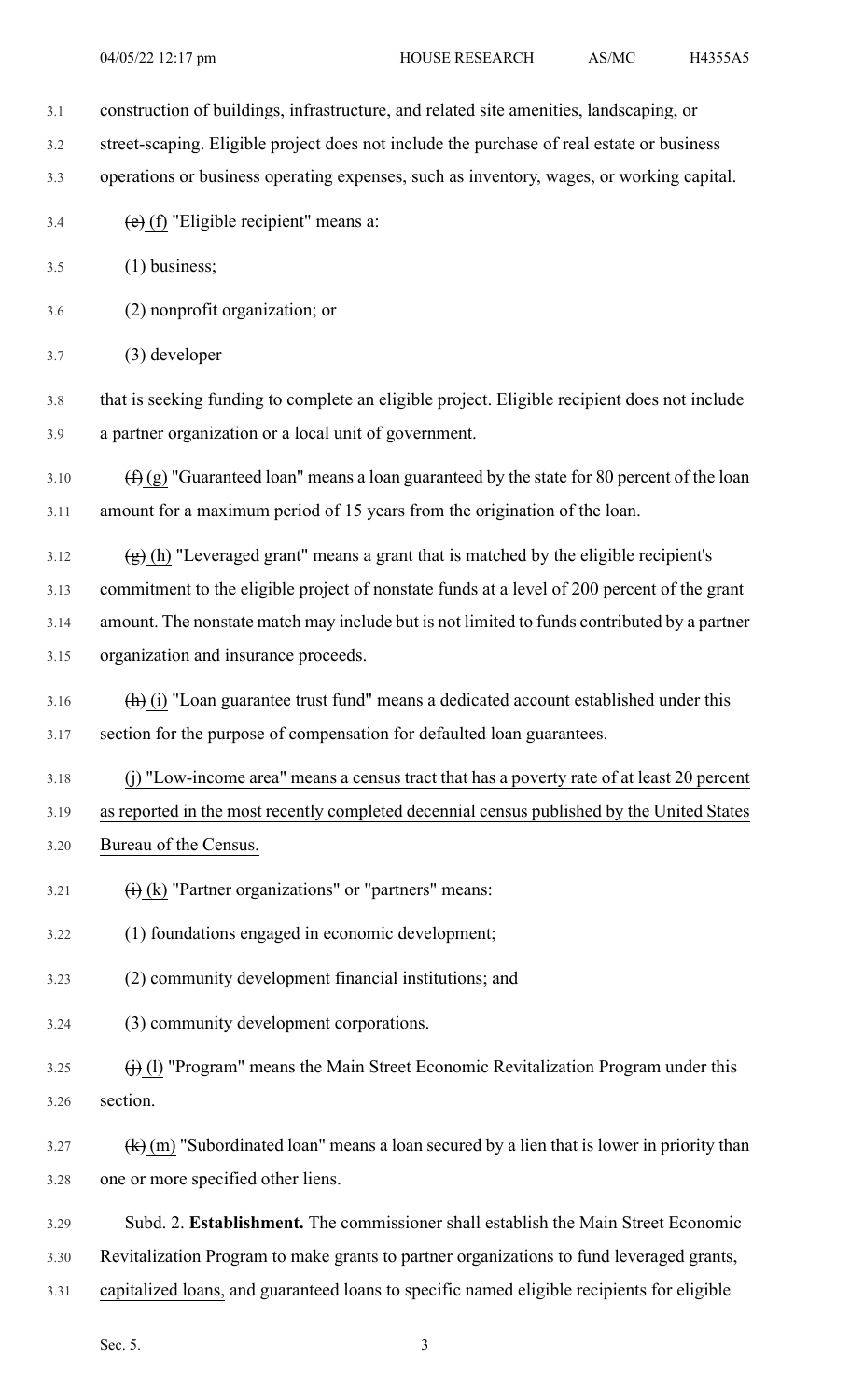4.1 projects that are designed to address the greatest economic development and redevelopment 4.2 needs that have arisen in the surrounding community since March 15, 2020.

4.3 Subd. 3. **Grants to partner organizations.** (a) The commissioner shall make grants to 4.4 partner organizations to provide leveraged grants, capitalized loans, and guaranteed loans 4.5 to eligible recipients using criteria, forms, applications, and reporting requirements developed 4.6 by the commissioner.

4.7 (b) To be eligible for a grant, a partner organization must:

4.8 (1) outline a plan to provide leveraged grants, capitalized loans, and guaranteed loans 4.9 to eligible recipients for specific eligible projects that represent the greatest economic 4.10 development and redevelopment needs in the surrounding community. This plan must 4.11 include an analysis of the economic impact of the eligible projects the partner organization 4.12 proposes to make these investments in;

- 4.13 (2) establish a process of ensuring there are no conflicts of interest in determining awards 4.14 under the program; and
- 4.15 (3) demonstrate that the partner organization has raised funds for the specific purposes 4.16 of this program to commit to the proposed eligible projects or will do so within the 15-month 4.17 period following the encumbrance of funds. Existing assets and state or federal funds may 4.18 not be used to meet this requirement.

4.19 (c) Grants shall be made in up to three rounds:

4.20 (1) a first round with an application date before September 1, 2021, during which no 4.21 more than 50 percent of available funds will be granted;

4.22 (2) a second round with an application date after September 1, 2021, but before March 4.23 1, 2022; and

4.24 (3) a third round with an application date after June 30, 2023, if any funds remain after 4.25 the first two rounds.

- 4.26 A partner may apply in multiple rounds for projects that were not funded in earlier rounds 4.27 or for new projects.
- 4.28 (d) Up to four percent of a grant under this subdivision may be used by the partner 4.29 organization for administration and monitoring of the program.
- 4.30 Subd. 4. **Award criteria.** In awarding grants under this section, the commissioner shall 4.31 give funding preference to applications that: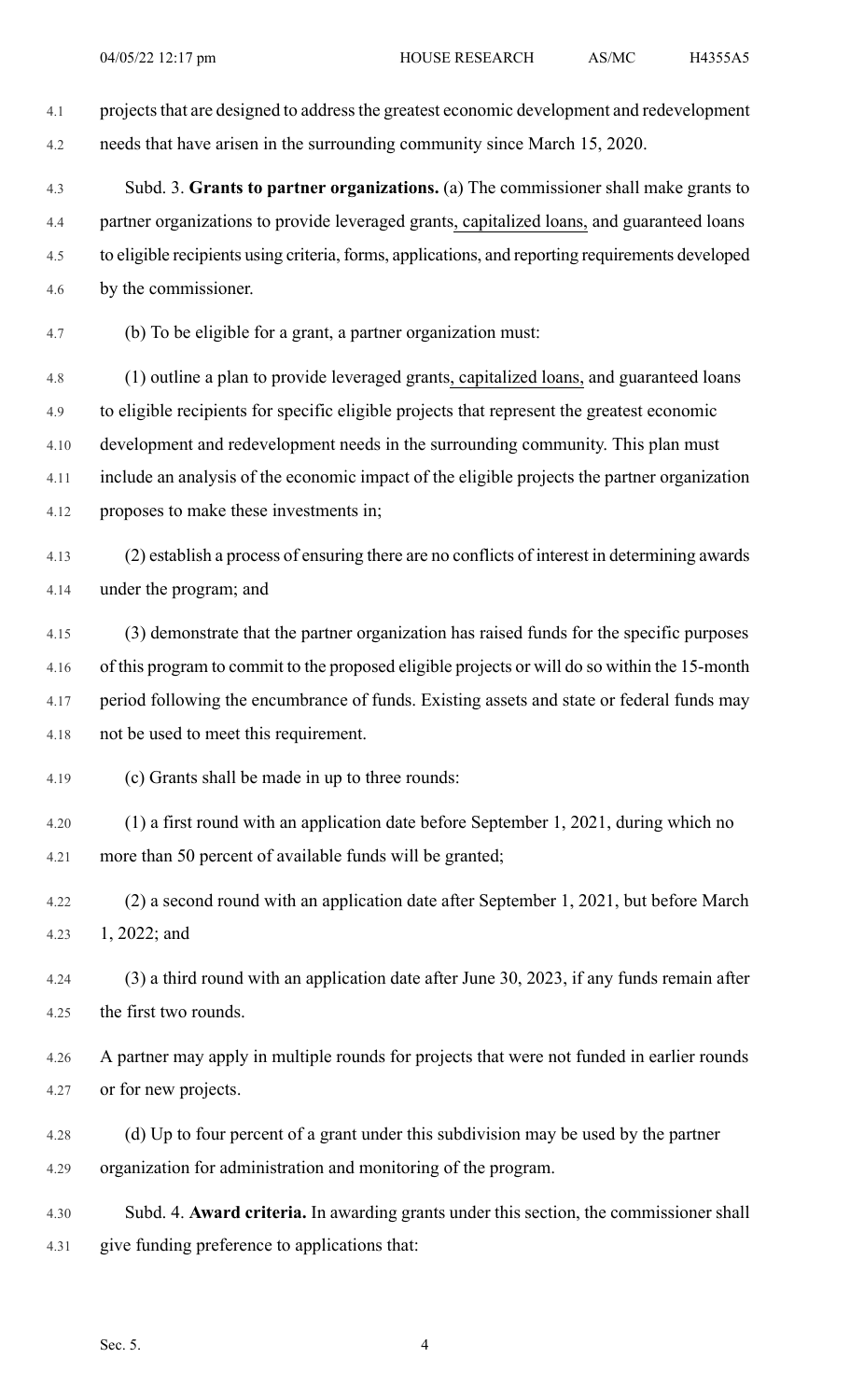| 5.1  | (1) have the greatest regional economic impact under subdivision 3, paragraph (b), clause                       |
|------|-----------------------------------------------------------------------------------------------------------------|
| 5.2  | (1), particularly with regard to increasing the local tax base; and                                             |
| 5.3  | (2) have the greatest portion of the estimated cost of the eligible projects met through                        |
| 5.4  | nonstate funds.                                                                                                 |
| 5.5  | Subd. 5. Leveraged grants to eligible recipients. (a) A leveraged grant to an eligible                          |
| 5.6  | recipient shall be for no more than \$750,000.                                                                  |
| 5.7  | (b) A leveraged grant may be used to finance no more than 30 percent of an eligible                             |
| 5.8  | project.                                                                                                        |
| 5.9  | (c) An eligible project must have secured commitments for all required matching funds                           |
| 5.10 | and all required development approvals before a leveraged grant may be distributed.                             |
| 5.11 | (d) The commissioner may waive the matching fund requirement for projects located                               |
| 5.12 | in low-income areas.                                                                                            |
| 5.13 | Subd. 6. Capitalized and guaranteed loans to eligible recipients. (a) A capitalized or                          |
| 5.14 | guaranteed loan to an eligible recipient must:                                                                  |
| 5.15 | $(1)$ be for no more than \$2,000,000; and                                                                      |
| 5.16 | $(2)$ be for a term of no more than 15 years; and.                                                              |
| 5.17 | (3) In addition, all capitalized loans shall comply with the terms under subdivision 6a                         |
| 5.18 | and all guaranteed loans shall comply with the terms under subdivision 7.                                       |
| 5.19 | (b) An eligible project must have all required development approvals before a capitalized                       |
| 5.20 | or guaranteed loan may be distributed.                                                                          |
| 5.21 | (c) Upon origination of a capitalized loan, the commissioner shall authorize disbursement                       |
| 5.22 | of up to 20 percent of the loan amount to the partner organization.                                             |
| 5.23 | $\left(\frac{e}{e}\right)$ (d) Upon origination of a guaranteed loan, the commissioner must reserve ten percent |
| 5.24 | of the loan amount into the loan guarantee trust fund created under subdivision 8.                              |
| 5.25 | $\left(\frac{d}{d}\right)$ (e) No capitalized or guaranteed loan may be made to an eligible recipient after     |
| 5.26 | December 31, 2024.                                                                                              |
| 5.27 | Subd. 6a. Required terms for capitalized loans. For a capitalized loan under the                                |
| 5.28 | program:                                                                                                        |
| 5.29 | (1) principal and interest payments made by the borrower under the terms of the loan                            |
| 5.30 | shall be allocated first to the nonstate portion of the loan and second to the state portion of                 |
| 5.31 | the loan;                                                                                                       |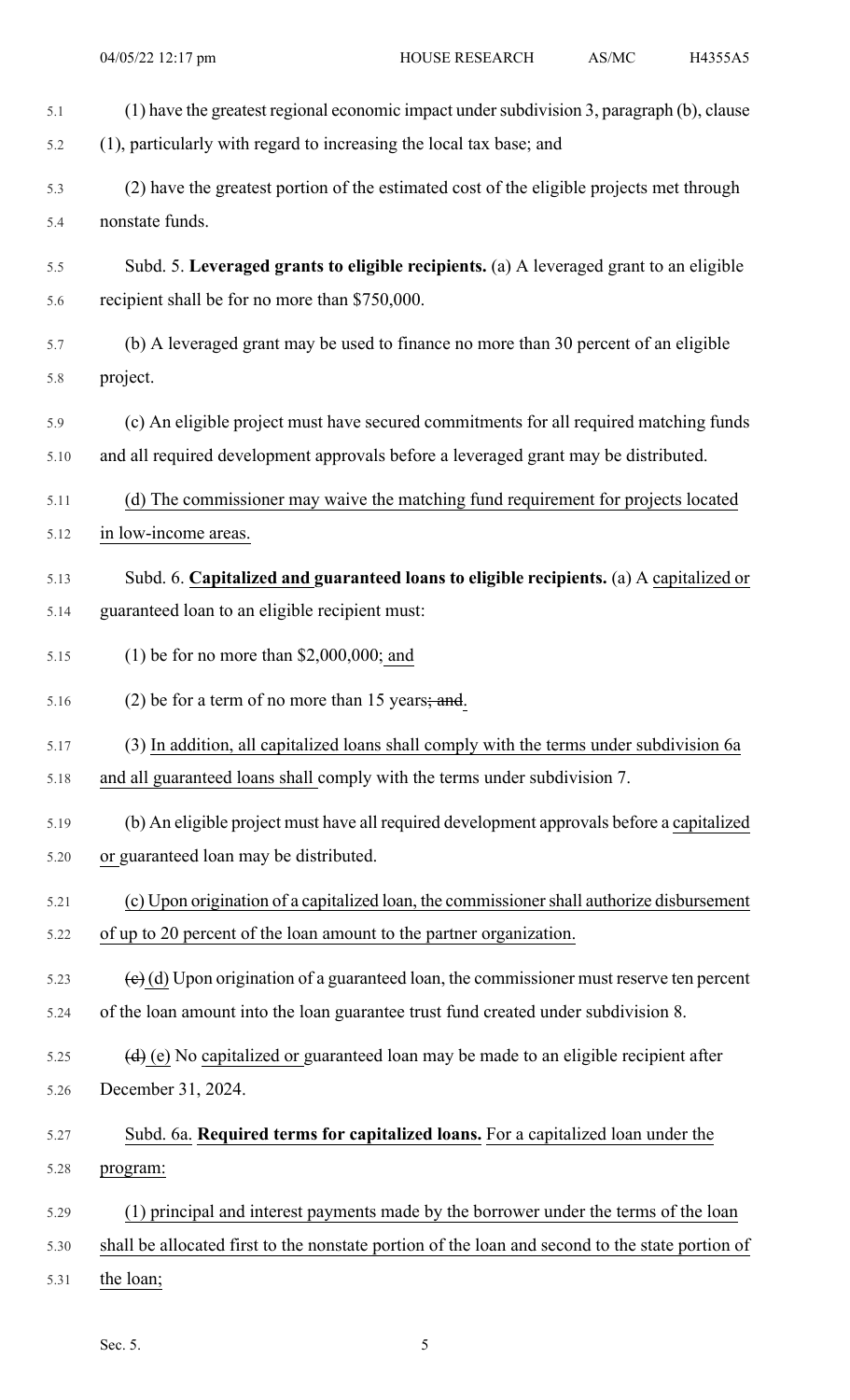| 6.1  | (2) the partner organization shall not accelerate repayment of the loan or exercise other      |
|------|------------------------------------------------------------------------------------------------|
| 6.2  | remedies if the borrower defaults, unless:                                                     |
| 6.3  | (i) the borrower fails to make a required payment of principal or interest within 60 days      |
| 6.4  | of the due date; or                                                                            |
| 6.5  | (ii) the commissioner consents in writing;                                                     |
| 6.6  | (3) the partner organization must timely prepare and deliver to the commissioner, annually     |
| 6.7  | by the date specified in the loan agreement, an audited or reviewed financial statement for    |
| 6.8  | the loan, prepared by a certified public accountant according to generally accepted accounting |
| 6.9  | principles, if available, and documentation that the borrower used the loan proceeds solely    |
| 6.10 | for an eligible project;                                                                       |
| 6.11 | (4) the commissioner shall have access to loan documents at any time subsequent to the         |
| 6.12 | loan documents being submitted to the partner organization;                                    |
| 6.13 | (5) the partner organization must maintain adequate records and documents concerning           |
| 6.14 | the loan so that the commissioner may determine the borrower's financial condition and         |
| 6.15 | compliance with program requirements;                                                          |
| 6.16 | (6) the state portion of the loan may be subordinate to other loans made by lenders in         |
| 6.17 | the overall financing package; and                                                             |
| 6.18 | (7) repayments of the state portion of the loan may be retained by the partner organization    |
| 6.19 | for capitalizing additional redevelopment projects.                                            |
| 6.20 | Subd. 7. Required terms for guaranteed loans. For a guaranteed loan under the                  |
| 6.21 | program:                                                                                       |
| 6.22 | (1) principal and interest payments made by the borrower under the terms of the loan           |
| 6.23 | are to reduce the guaranteed and nonguaranteed portion of the loan on a proportionate basis.   |
| 6.24 | The nonguaranteed portion shall not receive preferential treatment over the guaranteed         |
| 6.25 | portion;                                                                                       |
| 6.26 | (2) the partner organization shall not accelerate repayment of the loan or exercise other      |
| 6.27 | remedies if the borrower defaults, unless:                                                     |
| 6.28 | (i) the borrower fails to make a required payment of principal or interest within 60 days      |
| 6.29 | of the due date; or                                                                            |
| 6.30 | (ii) the commissioner consents in writing;                                                     |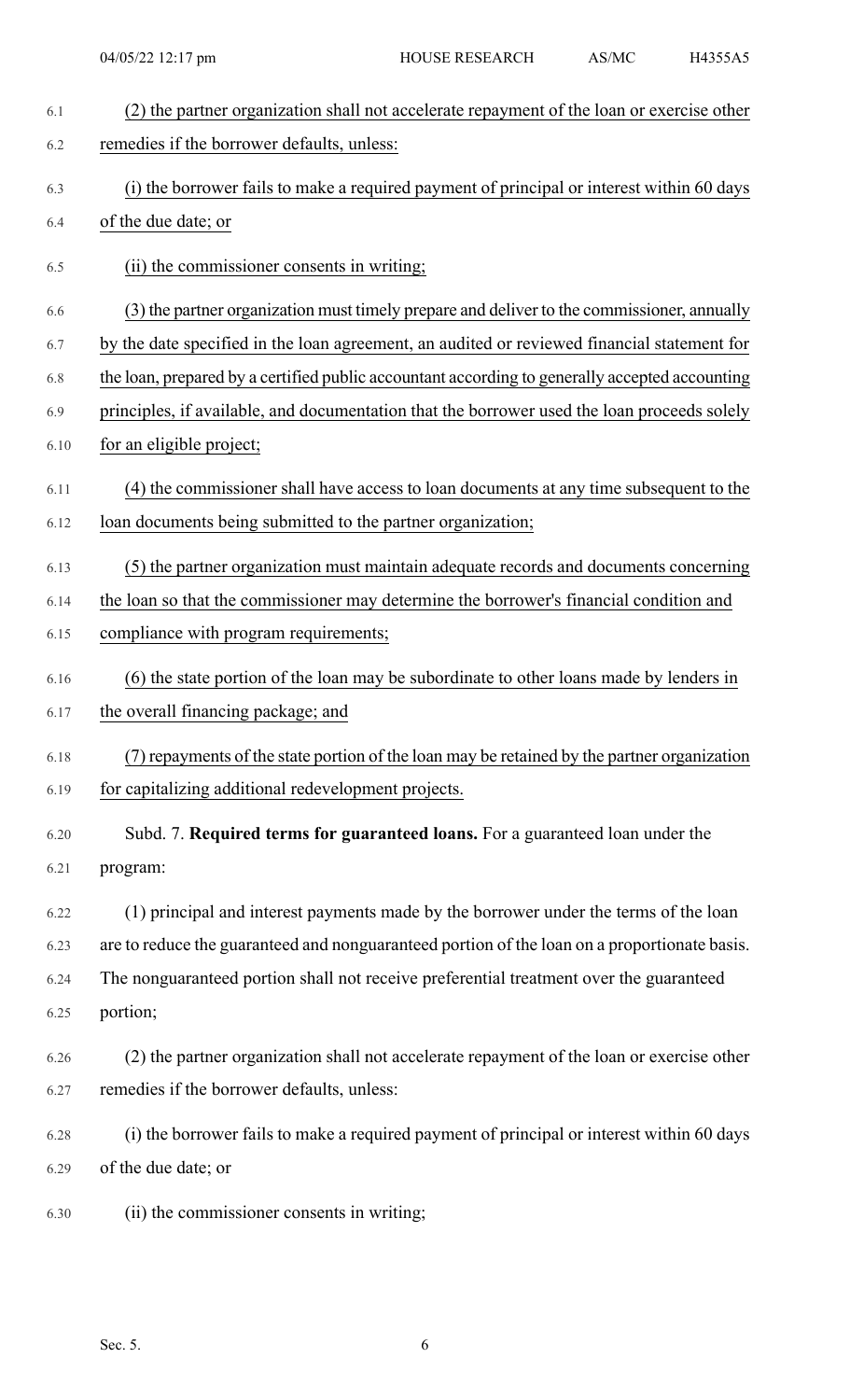7.1 (3) in the event of a default, the partner organization may not make a demand for payment 7.2 pursuant to the guarantee unless the commissioner agrees in writing that the default has 7.3 materially affected the rights or security of the parties;

7.4 (4) the partner organization must timely prepare and deliver to the commissioner, annually 7.5 by the date specified in the loan guarantee, an audited or reviewed financial statement for 7.6 the loan, prepared by a certified public accountant according to generally accepted accounting 7.7 principles, if available, and documentation that the borrower used the loan proceeds solely 7.8 for an eligible project;

7.9 (5) the commissioner shall have access to loan documents at any time subsequent to the 7.10 loan documents being submitted to the partner organization;

7.11 (6) the partner organization must maintain adequate records and documents concerning 7.12 the loan so that the commissioner may determine the borrower's financial condition and 7.13 compliance with program requirements;

- 7.14 (7) orderly liquidation of collateral securing the loan must be provided for in the event 7.15 of default, pursuant to the loan guarantee; and
- 7.16 (8) the guaranteed portion of the loan may be subordinate to other loans made by lenders 7.17 in the overall financing package.
- 7.18 Subd. 8. **Loan guarantee trust fund established.** A loan guarantee trust fund account 7.19 in the special revenue fund is created in the state treasury to pay for defaulted loan guarantees. 7.20 The commissioner shall administer this account. The day that this section expires, all 7.21 remaining funds in the account are canceled to the general fund.
- 7.22 Subd. 9. **Statewide program.** In proportion to eligible demand, leveraged grants, 7.23 capitalized loans, and guaranteed loans under this section shall be made so that an 7.24 approximately equal dollar amount of leveraged grants, capitalized loans, and guaranteed 7.25 loans are made to businesses in the metropolitan area as in the nonmetropolitan area, not 7.26 to exceed 65 percent in any one area. After June 30, 2023, the department may allow 7.27 leveraged grants, capitalized loans, and guaranteed loans to be made anywhere in the state 7.28 without regard to geographic area.

7.29 Subd. 10. **Exemptions.** All grants and grant-making processes under this section are 7.30 exempt from Minnesota Statutes, sections 16A.15, subdivision 3; 16B.97; and 16B.98, 7.31 subdivisions 5, 7, and 8. The commissioner must audit the use of funds under this section 7.32 in accordance with standard accounting practices. The exemptions under this subdivision 7.33 expire on December 31, 2023.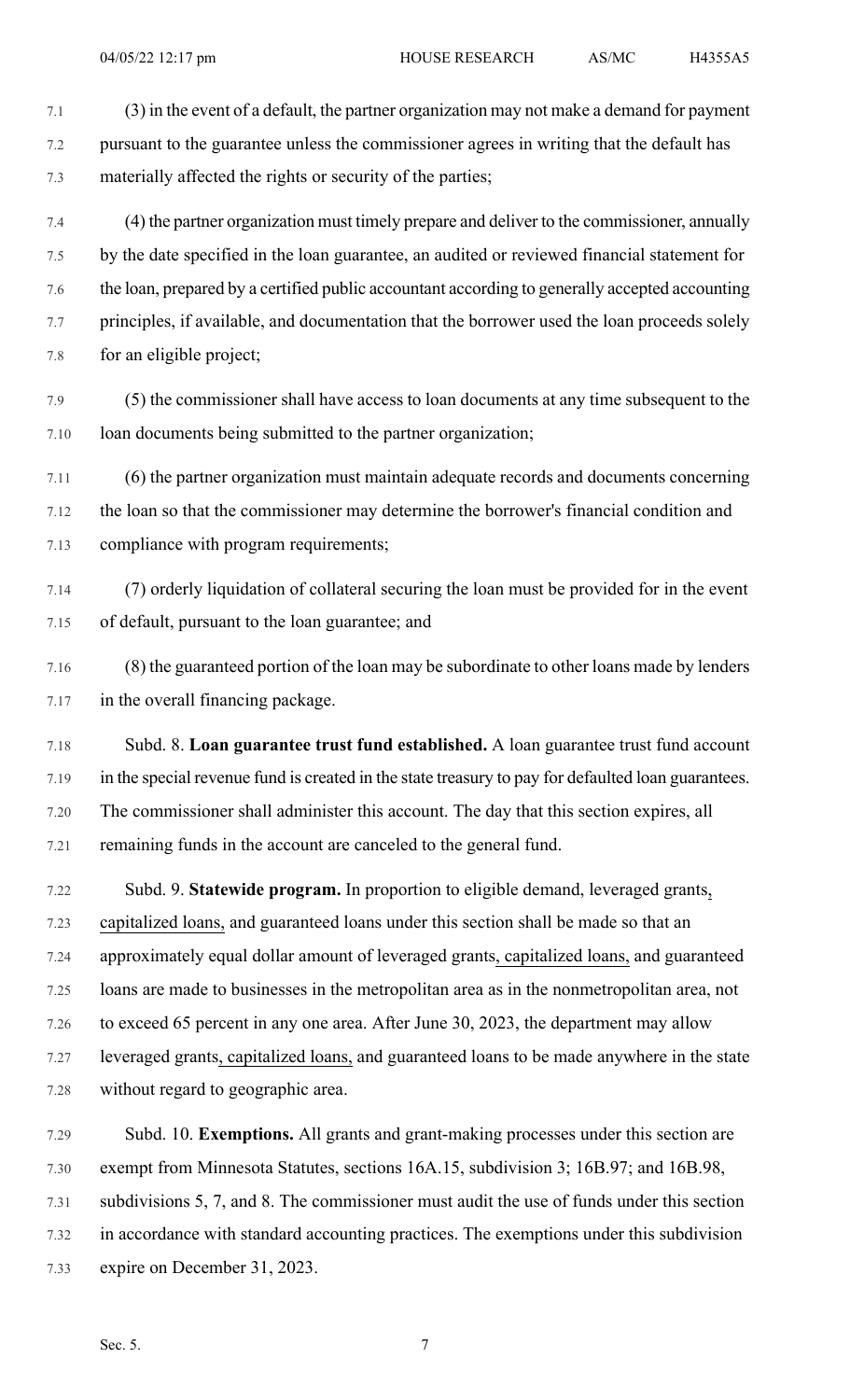| 8.1     | Subd. 11. Reports. (a) By January 31, 2022, and annually until December 31, 2026,            |
|---------|----------------------------------------------------------------------------------------------|
| 8.2     | after which biennial reporting will be permitted after the commissioner consults with the    |
| 8.3     | legislature, partner organizations participating in the program must provide a report to the |
| 8.4     | commissioner that includes descriptions of the eligible projects supported by the program,   |
| 8.5     | the type and amount of support provided, any economic development gains attributable to      |
| 8.6     | the support, and an explanation of administrative expenses.                                  |
| 8.7     | (b) By February 15, 2022, and annually until December 31, 2026, after which biennial         |
| $8.8\,$ | reporting will be permitted after the commissioner consults with the legislature, the        |
| 8.9     | commissioner must report to the legislative committees in the house of representatives and   |
| 8.10    | senate with jurisdiction over economic development about funding provided under this         |
| 8.11    | program based on the information received under paragraph (a) and about the performance      |
| 8.12    | of the loan guarantee trust fund.                                                            |
| 8.13    | Subd. 12. Expiration. This section expires December 31, 2036.                                |
| 8.14    | <b>EFFECTIVE DATE.</b> This section is effective retroactive to July 1, 2021."               |
| 8.15    | Page 24, delete section 6                                                                    |
| 8.16    | Page 25, before line 1, insert:                                                              |
| 8.17    | "(e) "Immigrant" means a lawful permanent resident who has been in the United States         |
| 8.18    | for a maximum of seven years at the time of application."                                    |
| 8.19    | Reletter the paragraphs in sequence                                                          |
| 8.20    | Page 25, line 24, delete "so that an approximately equal dollar amount of loans are made"    |
| 8.21    | Page 25, line 25, after "subdivision 2" insert ", in a manner approximating each region's    |
| 8.22    | proportion of the state population"                                                          |
| 8.23    | Page 27, line 7, after the period, insert "In fiscal year 2023, the commissioner may use     |
| 8.24    | \$500,000 for administration."                                                               |
| 8.25    | Page 28, delete section 10 and insert:                                                       |
| 8.26    | "Sec. 10. [116J.9926] EMERGING DEVELOPER FUND PROGRAM.                                       |
| 8.27    | Subdivision 1. Definitions. (a) For the purposes of this section, the following terms have   |
| 8.28    | the meanings given.                                                                          |
| 8.29    | (b) "Commissioner" means the commissioner of employment and economic development.            |
| 8.30    | (c) "Disadvantaged community" means a community where the median household                   |
| 8.31    | income is less than 80 percent of the area median income.                                    |

Sec. 10. 8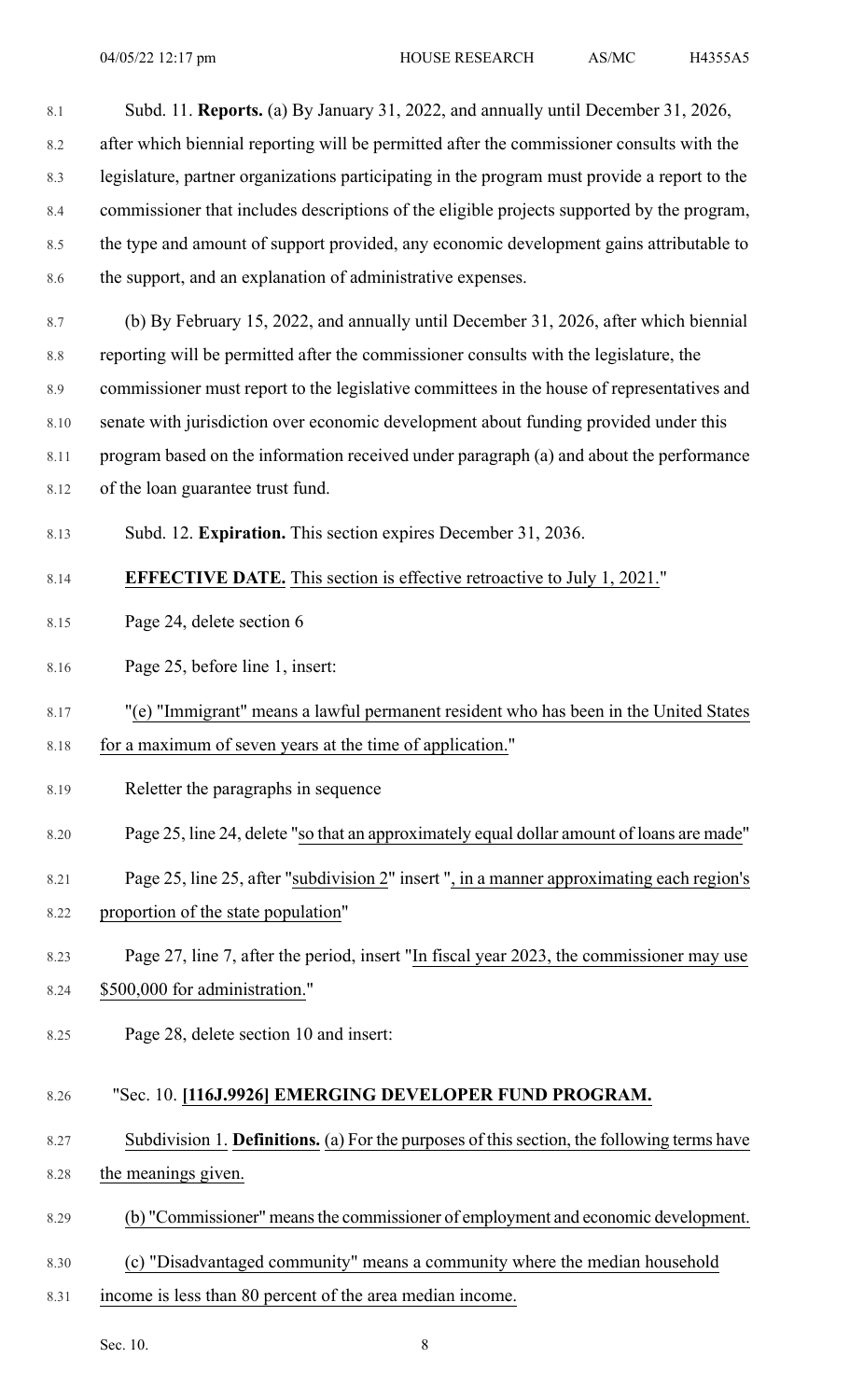| 9.1  | (d) "Eligible project" means a project that is based in Minnesota and meets one or more   |
|------|-------------------------------------------------------------------------------------------|
| 9.2  | of the following criteria:                                                                |
| 9.3  | (1) it will stimulate community stabilization or revitalization;                          |
| 9.4  | (2) it will be located within a census tract identified as a disadvantaged community or   |
| 9.5  | low-income community;                                                                     |
| 9.6  | (3) it will directly benefit residents of a low-income household;                         |
| 9.7  | (4) it will increase the supply and improve the condition of affordable housing and       |
| 9.8  | homeownership;                                                                            |
| 9.9  | (5) it will support the growth needs of new and existing community-based enterprises      |
| 9.10 | that promote economic stability or improve the supply or quality of job opportunities; or |
| 9.11 | (6) it will promote wealth creation, including by being a project in a neighborhood       |
| 9.12 | traditionally not served by real estate developers.                                       |
| 9.13 | (e) "Emerging developer" means a developer who:                                           |
| 9.14 | (1) has limited access to loans from traditional financial institutions; or               |
| 9.15 | (2) is a new or smaller developer who has engaged in educational training in real estate  |
| 9.16 | development; and                                                                          |
| 9.17 | $(3)$ is either a:                                                                        |
| 9.18 | $(i)$ minority as defined in section 116M.14, subdivision 6;                              |
| 9.19 | $(ii)$ woman;                                                                             |
| 9.20 | (iii) person with a disability, as defined in section 116M.14, subdivision 9; or          |
| 9.21 | (iv) low-income person.                                                                   |
| 9.22 | (f) "Low-income person" means a person who:                                               |
| 9.23 | (1) has a household income at or below 200 percent of the federal poverty level; or       |
| 9.24 | (2) has a family income that does not exceed 60 percent of the area median income as      |
| 9.25 | determined by the United States Department of Housing and Urban Development.              |
| 9.26 | (g) "Partner organization" means a community development financial institution or a       |
| 9.27 | similarly qualified nonprofit corporation, as determined by the commissioner.             |

9.28 (h) "Program" means the emerging developer fund program created under this section.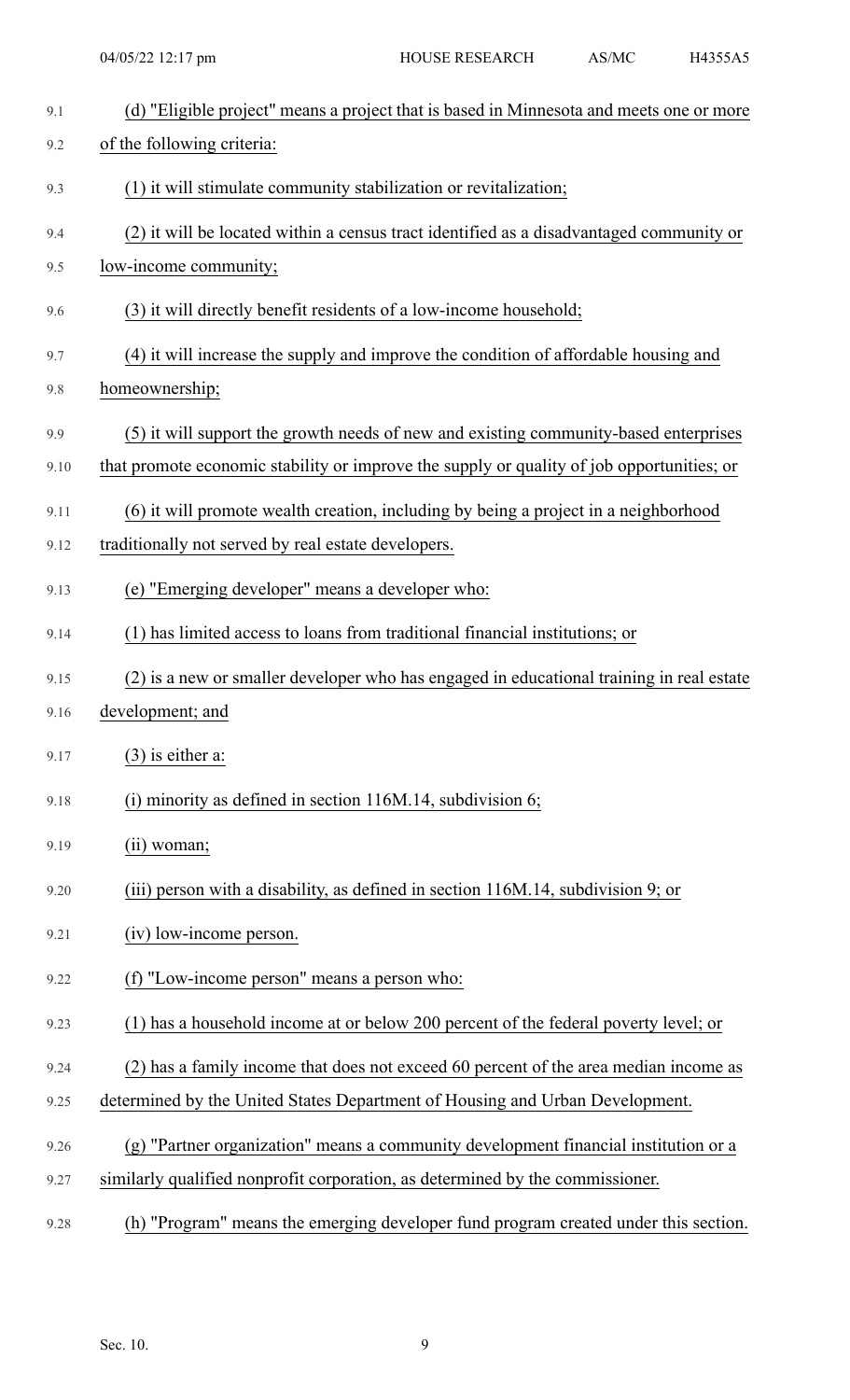| 10.1  | Subd. 2. Establishment. The commissioner shall establish an emerging developer fund         |
|-------|---------------------------------------------------------------------------------------------|
| 10.2  | program to make grants to partner organizations to make loans to emerging developers for    |
| 10.3  | eligible projects to transform neighborhoods statewide and promote economic development     |
| 10.4  | and the creation and retention of jobs in Minnesota. The program must also reduce racial    |
| 10.5  | and socioeconomic disparities by growing the financial capacity of emerging developers.     |
| 10.6  | Subd. 3. Grants to partner organizations. (a) The commissioner shall design a               |
| 10.7  | competitive process to award grants to partner organizations to make loans to emerging      |
| 10.8  | developers under subdivision 4.                                                             |
| 10.9  | (b) A partner organization may use up to ten percent of grant funds for the administrative  |
| 10.10 | costs of the program.                                                                       |
| 10.11 | Subd. 4. Loans to emerging developers. (a) Through the program, partner organizations       |
| 10.12 | shall offer emerging developers predevelopment, construction, and bridge loans for eligible |
| 10.13 | projects according to a plan submitted to and approved by the commissioner.                 |
| 10.14 | (b) Predevelopment loans must be for no more than \$50,000. All other types of loans        |
| 10.15 | must be for no more than \$500,000.                                                         |
| 10.16 | (c) Loans must be for a term set by the partner organization and approved by the            |
| 10.17 | commissioner of no less than six months and no more than five years, depending on the use   |
| 10.18 | of loan proceeds.                                                                           |
| 10.19 | (d) Loans must be for zero interest or an interest rate of no more than the Wall Street     |
| 10.20 | Journal prime rate, as determined by the partner organization and approved by the           |
| 10.21 | commissioner based on the individual project risk and type of loan sought.                  |
| 10.22 | (e) Loans must have flexible collateral requirements compared to traditional loans, but     |
| 10.23 | may require a personal guaranty from the emerging developer and may be largely unsecured    |
| 10.24 | when the appraised value of the real estate is low.                                         |
| 10.25 | (f) Loans must have no prepayment penalties and are expected to be repaid from              |
| 10.26 | permanent financing or a conventional loan, once that is secured.                           |
| 10.27 | (g) Loans must have the ability to bridge many types of receivables, such as tax credits,   |
| 10.28 | grants, developer fees, and other forms of long-term financing.                             |
| 10.29 | (h) At the partner organization's request and the commissioner's discretion, an emerging    |
| 10.30 | developer may be required to work with an experienced developer or professional services    |
| 10.31 | consultant who can offer expertise and advice throughout the development of the project.    |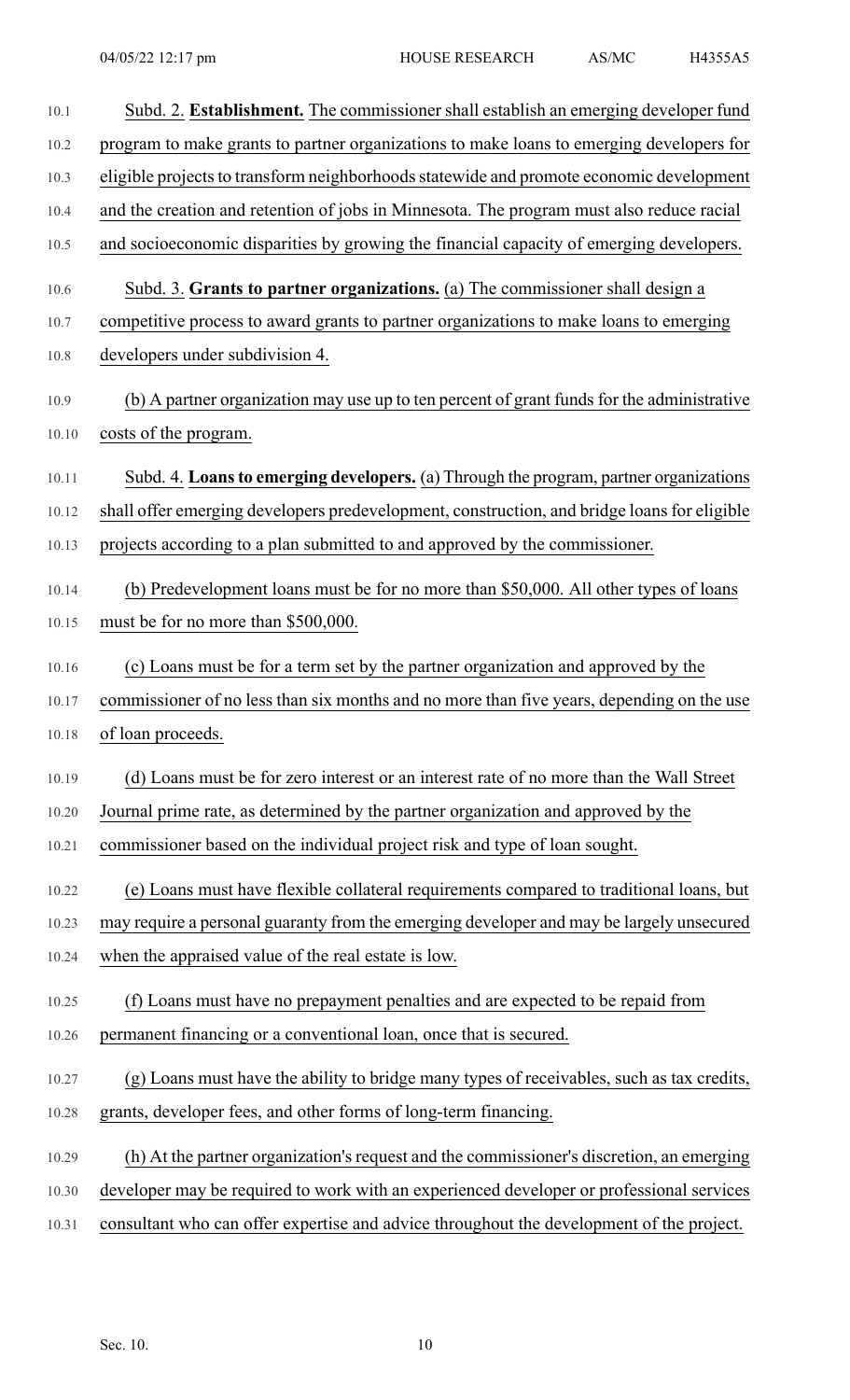- 11.1 (i) All loan repayments must be paid into the emerging developer fund account created
- 11.2 in this section to fund additional loans.
- 11.3 Subd. 5. **Eligible expenses.** (a) The following are eligible expensesfor a predevelopment
- 11.4 loan under the program:
- 11.5 (1) earnest money or purchase deposit;
- 11.6 (2) building inspection fees and environmental reviews;
- 11.7 (3) appraisal and surveying;
- 11.8 (4) design and tax credit application fees;
- 11.9 (5) title and recording fees;
- 11.10 (6) site preparation, demolition, and stabilization;
- 11.11 (7) interim maintenance and project overhead;
- 11.12 (8) property taxes and insurance;
- 11.13 (9) construction bonds or letters of credit;
- 11.14 (10) market and feasibility studies; and
- 11.15 (11) professional fees.
- 11.16 (b) The following are eligible expenses for a construction or bridge loan under the
- 11.17 program:
- 11.18 (1) land or building acquisition;
- 11.19 (2) construction-related expenses;
- 11.20 (3) developer and contractor fees;
- 11.21 (4) site preparation and demolition;
- 11.22 (5) financing fees, including title and recording;
- 11.23 (6) professional fees;
- 11.24 (7) carrying costs;
- 11.25 (8) construction period interest;
- 11.26 (9) project reserves; and
- 11.27 (10) leasehold improvements and equipment purchase.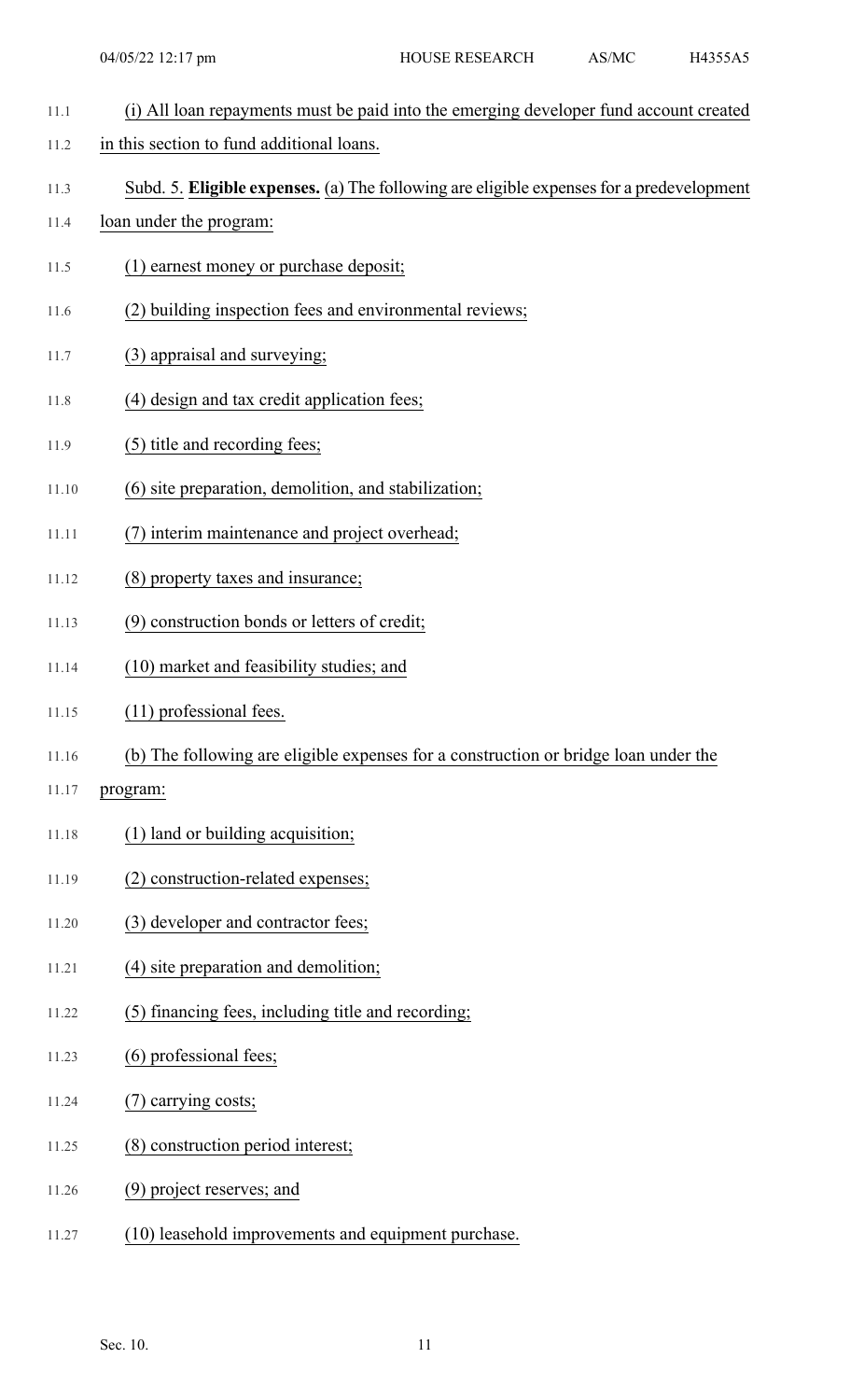| 12.1  | Subd. 6. Emerging developer fund account. An emerging developer fund account is                 |
|-------|-------------------------------------------------------------------------------------------------|
| 12.2  | created in the special revenue fund in the state treasury. Money in the account is appropriated |
| 12.3  | to the commissioner for grants to partner organizations to make loans under this section.       |
| 12.4  | Subd. 7. Reports to the legislature. (a) By January 15 of each year, beginning in 2024,         |
| 12.5  | each partner organization shall submit a report to the commissioner on the use of program       |
| 12.6  | funds and program outcomes.                                                                     |
| 12.7  | (b) By February 15 of each year, beginning in 2024, the commissioner shall submit a             |
| 12.8  | report to the chairs of the house of representatives and senate committees with jurisdiction    |
| 12.9  | over economic development the use of program funds and program outcomes."                       |
| 12.10 | Page 38, line 4, delete "one" and insert "three"                                                |
| 12.11 | Page 38, line 7, delete "PANDEMIC RELIEF" and insert "SMALL BUSINESS                            |
| 12.12 | <b>RECOVERY"</b>                                                                                |
| 12.13 | Page 38, lines 17 and 18, delete "pandemic relief" and insert "small business recovery"         |
| 12.14 | Page 38, line 20, before the period, insert "and other economic challenges"                     |
| 12.15 | Page 38, line 30, delete "2022" and insert "2023"                                               |
| 12.16 | Page 39, line 7, before "2022" insert "2021 or" and delete everything after "2022"              |
| 12.17 | Page 39, line 8, delete everything before the semicolon                                         |
| 12.18 | Page 39, line 27, delete "or"                                                                   |
| 12.19 | Page 39, line 28, delete the period and insert a semicolon                                      |
| 12.20 | Page 39, after line 28 insert:                                                                  |
| 12.21 | "(6) catering services;                                                                         |
| 12.22 | (7) temporary lodging, such as hotels and motels; or                                            |
| 12.23 | (8) performance venues."                                                                        |
| 12.24 | Page 40, line 13, delete "2022" and insert "2023"                                               |
| 12.25 | Page 40, lines 14 and 18, delete "2023" and insert "2024"                                       |
| 12.26 | Page 40, after line 21, insert:                                                                 |
| 12.27 | "Sec. 17. ENCUMBRANCE EXCEPTION.                                                                |

- 12.28 Notwithstanding Minnesota Statutes section 16B.98, subdivision 5, paragraph (a), clause
- 12.29 (2) or section 16C.05, subdivision 2, paragraph (a), clause (3), the commissioner of